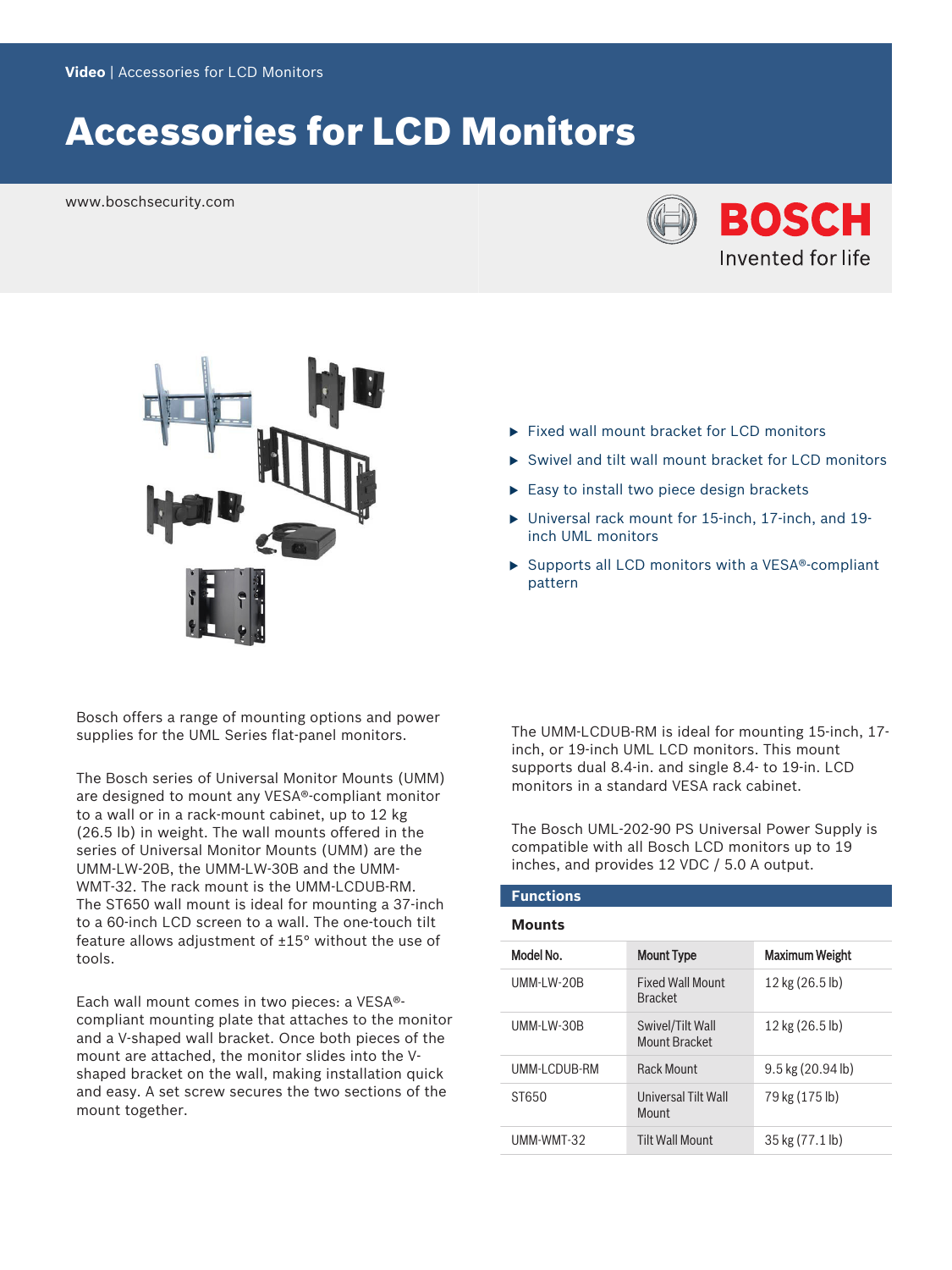# **Power Supplies**

| Model No.  | <b>Rated Input</b>                     | <b>Rated Output</b> |
|------------|----------------------------------------|---------------------|
| UMI-202-PS | 100 VAC to 240 VAC.<br>50/60 Hz, 1.5 A | 12 VDC, 5.83 A      |

# **Technical specifications**

# **UMM-LW-20B Fixed Wall Mount Bracket**

The UMM-LW-20B is a fixed wall mount that is designed for use with any LCD flat-screen, VESA® compliant monitor, up to 12 kg (26.5 lb) in weight. The mount moves the monitor 1.5 cm (0.59 in.) off of the wall.



# UMM-LW-20B Fixed Wall Mount

#### **Mechanical**

| <b>Monitor Type</b>     | LCD monitors only           |
|-------------------------|-----------------------------|
| Maximum Weight Capacity | $12$ kg $(26.5 \text{ lb})$ |
| Swivel Adjustment       | $360^\circ$                 |
| <b>Material</b>         | Steel                       |
| Color                   | <b>Black</b>                |
| Dimensions              | See drawing above           |
| Weight                  | $0.47$ kg $(1.04$ lb)       |
|                         |                             |

#### **Parts Included**

# UMM-LW-20B Fixed Wall Mount Bracket

|   | $VESA®$ mounting plate, fixed                            |
|---|----------------------------------------------------------|
|   | Wall bracket                                             |
| 2 | 1/4 x 2.0 in. Wedge anchors (for concrete installations) |
| 2 | $1/2 \times 2.0$ in. Wood screws                         |
| 4 | M4 x 10 mm Screws                                        |
|   | l evel                                                   |

# **UMM-LW-30B Swivel/Tilt Wall Mount Bracket**

The UMM-LW-30B is a swivel/tilt wall mount that is designed for use with any LCD flat-screen, VESA® compliant monitor, up to 12 kg (26.5 lb) in weight. This mount allows you to swivel the monitor 360° to

position it in either landscape or portrait view. The mount also allows you to swivel and tilt the monitor 140° (±70°) for the best viewing angle.



UMM-LW-30B Swivel/Tilt Mount

# **Mechanical**

#### Swivel/Tilt Wall Mount Bracket (UMM-LW-30B)

| <b>Monitor Type</b>     | LCD monitors only                  |
|-------------------------|------------------------------------|
| Maximum Weight Capacity | 12 kg (26.5 lb)                    |
| Swivel Adjustment       | $360^\circ$                        |
| Swivel Range            | $140^{\circ}$ ( $\pm 70^{\circ}$ ) |
| Tilt Range              | $140^{\circ}$ ( $\pm 70^{\circ}$ ) |
| Material                | Steel                              |
| Color                   | <b>Black</b>                       |
| <b>Dimensions</b>       | See drawing above                  |
| Weight                  | $0.84$ kg $(1.86$ lb)              |

## **Parts Included**

# UMM-LW-30B Swivel/Tilt Wall Mount Bracket

| 1              | VESA <sup>®</sup> mounting plate with swivel/tilt arm    |
|----------------|----------------------------------------------------------|
|                | Wall bracket                                             |
| $\mathfrak{D}$ | 1/4 x 2.0 in. Wedge anchors (for concrete installations) |
| $\mathfrak{D}$ | $1/2 \times 2.0$ in. Wood screws                         |
| 4              | M4 x 10 mm Screws                                        |
| 1              | 5/16 in. Allen Wrench                                    |
|                | Level                                                    |

#### **UMM-LCDUB-RM**

The UMM-LCDUB\_RM supports dual 8.4-in. and single 8.4- to 19-in. LCD monitors in a standard VESA rack cabinet.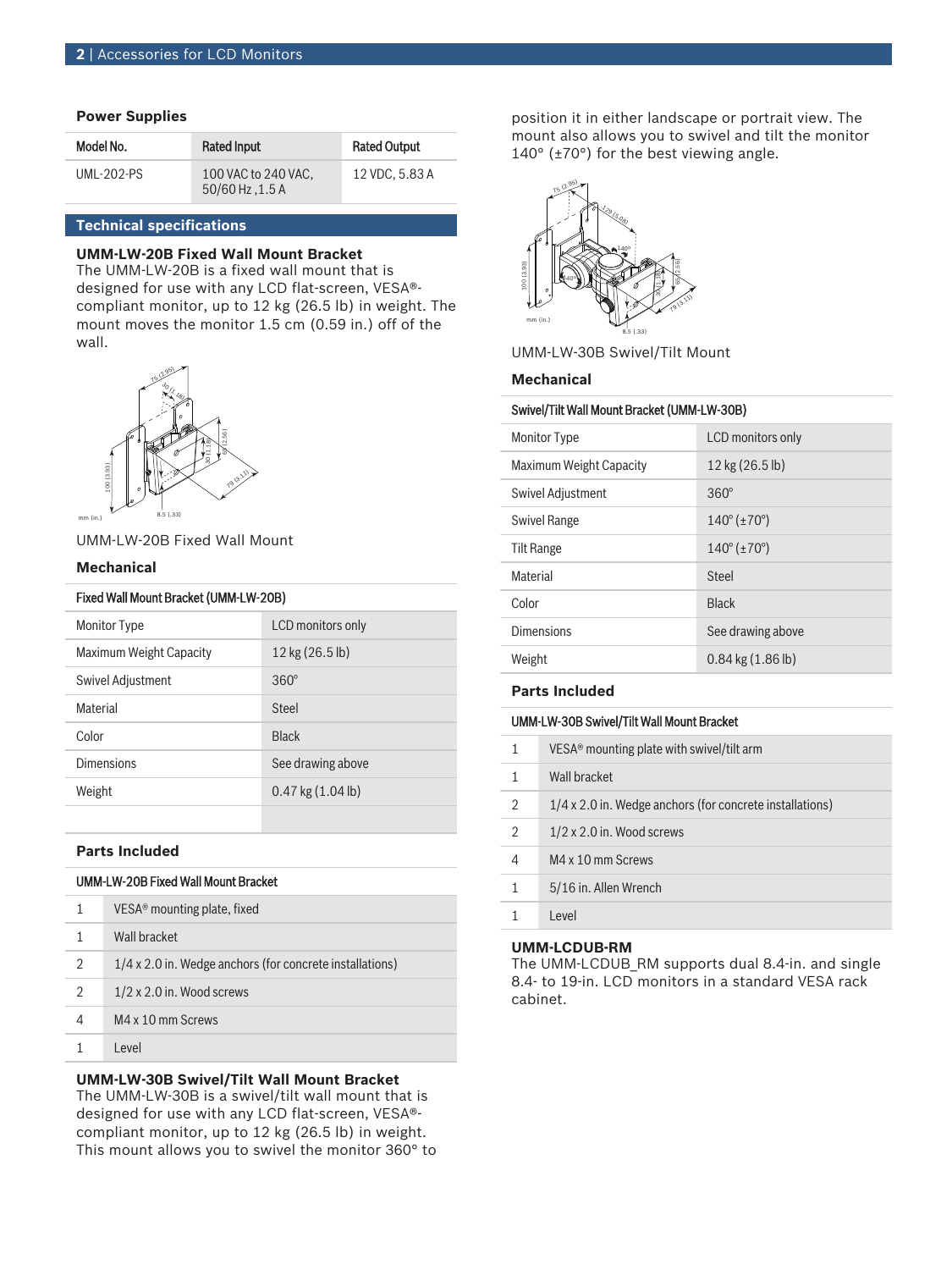

#### **Mechanical**

# Rack Mount Bracket (UMM-LCDUB-RM)

| <b>Monitor Type</b>       | Dual 8.4 in. and single 8.4 to 19 in.<br>LCD monitors              |
|---------------------------|--------------------------------------------------------------------|
| Maximum Weight Capacity   | $9.5$ kg $(20.94$ lb)                                              |
| Depth Adjustable          | 36 to 78.5 mm (1.42 to 3.10 in.)                                   |
| <b>VESA Mount Support</b> | 75 x 75 mm or 100 x 100 mm                                         |
| Tilt Range                | $+35^\circ$                                                        |
| <b>Dimensions</b>         | See drawing above                                                  |
| Weight                    | Net weight: $1.4$ kg $(3.1$ lbs)<br>Gross weight: 2.0 kg (4.4 lbs) |

# **Parts Included**

# UMM-LCDUB-RM Rack Mount

| Side Holders<br>Mounting bases for 8.4 in. and 10.4 in. monitors<br>$\mathfrak{D}$<br>M <sub>3</sub> x 4, M <sub>4</sub> x 20, M <sub>5</sub> x 4 Phillips Screws<br>16 | Rack mount Bracket |
|-------------------------------------------------------------------------------------------------------------------------------------------------------------------------|--------------------|
|                                                                                                                                                                         |                    |
|                                                                                                                                                                         |                    |
|                                                                                                                                                                         |                    |
| Cosmetic plates (5 sets of 2)<br>10                                                                                                                                     |                    |

# **ST650 Universal Tilt Wall Mount**

The ST650 mount includes a universal screen adapter to accommodate mounting holes spaced up to 736.6 mm (29 in.) horizontally and 448 mm (17.67 in.) vertically and up to 90.71 kg (200 lb) in weight. In addition, the universal bracket easily hooks onto the



 $\frac{mm}{in}$ .

ST650 Universal Tilt Wall Mount

#### **Mechanical**

## Universal Tilt Wall Mount (ST650)

| <b>Monitor Type</b>      | For 37-in, to 75-in, LCD monitors<br>only                     |
|--------------------------|---------------------------------------------------------------|
| Mounting pattern         | 750 x 405 mm (29.5 x 16")                                     |
| Maximum Weight Capacity  | 79 kg (175 lb)                                                |
| Tilt Range               | $-5^{\circ}/+15^{\circ}$                                      |
| <b>Mounting Surfaces</b> | Wood stud, concrete, cinder<br>block, metal stud <sup>*</sup> |
| <b>Material</b>          | Scratch-resistant fused epoxy                                 |
| Color                    | <b>Black</b>                                                  |
| Dimensions               | See drawing above                                             |
| Weight                   | $4.69$ kg $(10.5 \text{ lb})$                                 |
|                          |                                                               |

\* Metal stud accessory required.

# **Parts Included**

# ST650 Universal Tilt Wall Mount

| 1 | Wall plate (double stud)  |
|---|---------------------------|
| 1 | Left adapter bracket      |
| 1 | Right adapter bracket     |
| 4 | #14 x 2.5 in. Wood screws |
| 4 | Concrete anchors          |
| 4 | M4 x 12 mm                |
| 4 | M4 x 25 mm                |
| 4 | M6 x 12 mm                |
| 4 | M6 x 25 mm                |
| 4 | $M8x12$ mm                |
| 4 | M8 x 25 mm                |
|   |                           |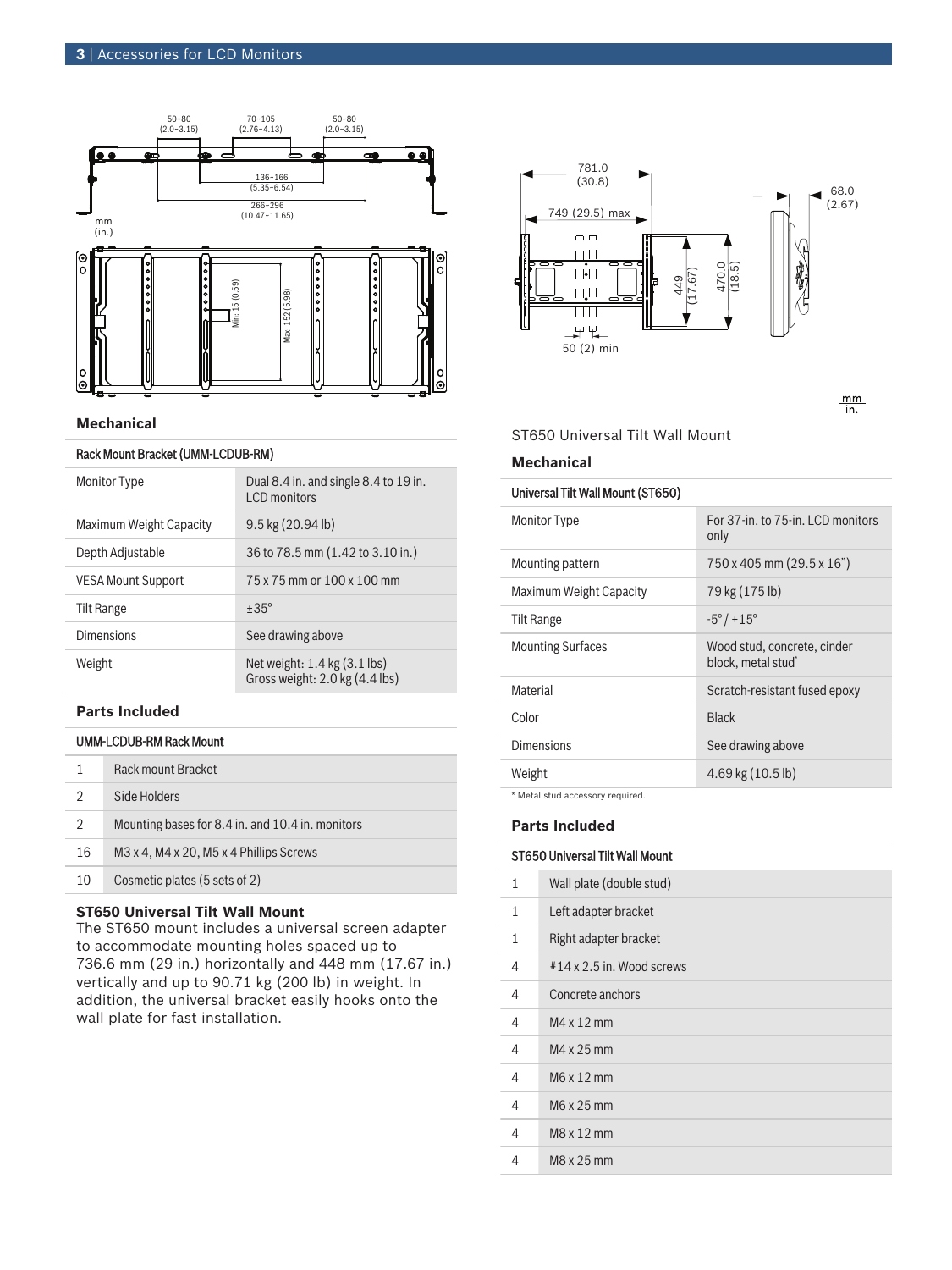|   | M4 washer         |
|---|-------------------|
| 8 | M6/M8 washer      |
| 8 | spacer            |
|   | 4 mm Allen Wrench |

# **UMM-WMT-32 Tilt Wall Mount**

The UMM-WMT-32 wall mount accommodates a 32 inch LCD monitor with mounting holes spaced 200 x 200 mm (7.87 in.) or 200 x 100 mm (3.94 in.) horizontally and vertically. The mount can support a monitor up to 35 kg (77.1 lb) in weight, and can tilt the monitor 20°.



*UMM-WMT-32 Tilt Wall Mount*

# **Mechanical**

# Tilt Wall Mount (UMM-WMT-32)

| <b>Monitor Type</b>     | For 32-in. LCD monitors |
|-------------------------|-------------------------|
| Maximum Weight Capacity | 35 kg (77.1 lb)         |
| <b>Tilt Range</b>       | $20^{\circ}$            |
| <b>Material</b>         | Steel                   |
| Color                   | <b>Black</b>            |
| <b>Dimensions</b>       | See drawing above       |
| Weight                  | $2.5$ kg $(5.5$ lb)     |

# **Parts Included**

# UMM-WMT-32 Tilt Wall Mount

| 1 | Wall mount bracket          |
|---|-----------------------------|
| 4 | <b>Plastic holders</b>      |
| 4 | M6 x 35 screws              |
| 4 | Washers                     |
| 6 | <b>Plastic wall anchors</b> |
| 6 | Anchor bolts                |
| 2 | Safety pins                 |

# **UML-202-PS Universal Power Supply**

#### **Electrical**

| Rated Input         | 100 VAC to 240 VAC, 50/60 Hz, 1.5 A |
|---------------------|-------------------------------------|
| <b>Rated Output</b> | 12 VDC, 5.83 A                      |

# **Ordering information**

# **UMM-LCDUB-RM Rack Mount Bracket for LCD Monitors**

Rack mount bracket for monitors (8.4 to 19 inch) in a standard VESA rack cabinet

Order number **UMM-LCDUB-RM**

# **UMM-LP-10B Pipe Mount**

Pipe mount with ball joint, 10-in. stem and pipe coupling, black Order number **UMM-LP10B**

### **UMM-LW-10B Flange/Wall Mount**

Flange/wall mount with ball joint, 12-in. stem and wall flange, black Order number **UMM-LW10B**

#### **UMM-LW-20B Fixed Wall Mount**

Fixed wall mount for an LCD monitor up to 12 kg (26.5 lb). Black Order number **UMM-LW-20B**

#### **UMM-LW-30B Swivel/Tilt Wall Mount**

Swivel/tilt wall mount for an LCD monitor up to 12 kg (26.5 lb). Black Order number **UMM-LW-30B**

#### **ST650 Universal Tilt Wall Mount**

Tilt wall mount for a monitor (37 to 75 inch). Black Order number **ST650**

# **UMM-WMT-32 Tilt Wall Mount**

Tilt wall mount for a monitor (27 to 32 inch). Black Order number **UMM-WMT-32**

#### **UML-202-PS Universal Power Supply for UML LCD Monitors**

Power supply for monitor. 100 to 240 VAC; 50/60 Hz;  $1.5A$ 

Order number **UML-202-PS**